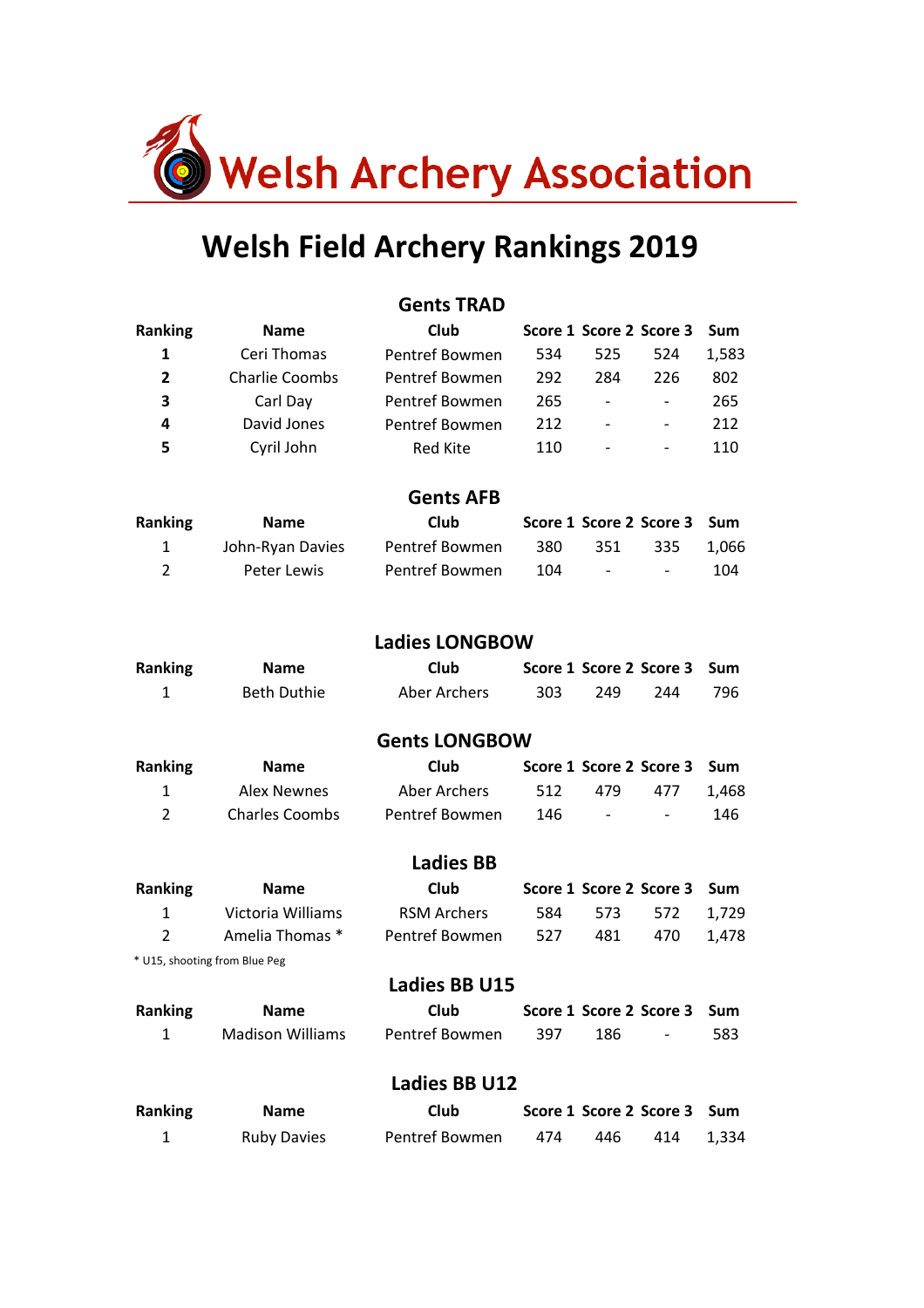#### Gents **BB**

| <b>Name</b>        | Club               |     |                          |     | Sum                     |
|--------------------|--------------------|-----|--------------------------|-----|-------------------------|
| Jeff Williams      | Pentref Bowmen     | 643 | 634                      | 618 | 1,895                   |
| Mathew Thomas      | Pentref Bowmen     | 644 | 626                      | 607 | 1,877                   |
| Peter Lewis        | Pentref Bowmen     | 505 | 493                      | 424 | 1,422                   |
| Dave Home          | Pentref Bowmen     | 497 | 459                      | 447 | 1,403                   |
| Mal Williams       | <b>RSM Archers</b> | 400 | 387                      | 387 | 1,174                   |
| John Inson         | Pentref Bowmen     | 354 | 347                      | 330 | 1,031                   |
| Dennis Richards    | Pentref Bowmen     | 328 | 313                      |     | 641                     |
| Dave Roberts       | Pentref Bowmen     | 295 | 270                      |     | 565                     |
| Mark Williams      | Pentref Bowmen     | 455 |                          | -   | 455                     |
| <b>Chris Bines</b> | Pentref Bowmen     | 400 | $\overline{\phantom{a}}$ | -   | 400                     |
| David Jones        | Pentref Bowmen     | 111 |                          |     | 111                     |
|                    |                    |     |                          |     | Score 1 Score 2 Score 3 |

#### Ladies CBB U18

| Ranking | <b>Name</b>    | Club           |     |       | Score 1 Score 2 Score 3 Sum |  |
|---------|----------------|----------------|-----|-------|-----------------------------|--|
|         | Menna Williams | Pentref Bowmen | 574 | - 548 | 544  1.666                  |  |

### Gents CBB

| Ranking        | <b>Name</b> | <b>Club</b>        |     |      | Score 1 Score 2 Score 3 Sum |       |
|----------------|-------------|--------------------|-----|------|-----------------------------|-------|
|                | Simon Price | <b>RSM Archers</b> | 625 | 619  | 606                         | 1.850 |
| $\overline{2}$ | Wynn Jones  | Red Kite           | 492 | 474  | $\sim$                      | 966   |
| ર              | Nick Coombs | Pentref Bowmen     | 443 | 398. | $\sim$                      | 841   |

#### **Ladies CUL**

| Ranking | <b>Name</b>        | Club                  |     |                | Score 1 Score 2 Score 3 Sum |       |
|---------|--------------------|-----------------------|-----|----------------|-----------------------------|-------|
| 1       | <b>Tracy Hill</b>  | Camarthen Archers 753 |     | 731            | 709                         | 2.193 |
| 2       | Tia Kalmaru        | Castle Archers        | 584 | 568            | 568                         | 1.720 |
| 3       | Judith Stolzenburg | Pentref Bowmen        | 473 | <b>Service</b> | $\sim$                      | 473   |

## **Gents CUL**

| <b>Ranking</b> | <b>Name</b>           | Club                     |     |     | Score 1 Score 2 Score 3 | <b>Sum</b> |
|----------------|-----------------------|--------------------------|-----|-----|-------------------------|------------|
| 1              | Tapani Kalmaru        | Castle Archers           | 821 | 820 | 800                     | 2,441      |
| $\overline{2}$ | Paul Pinder           | <b>Radnor Forrestors</b> | 766 | 748 | 747                     | 2,261      |
| 3              | Mal Whitter           | Pentref Bowmen           | 717 | 709 | 706                     | 2,132      |
| 4              | Dave Home             | Pentref Bowmen           | 722 | 691 | 689                     | 2,102      |
| 5              | Paul Liddon           | Pentref Bowmen           | 632 | 627 | 611                     | 1,870      |
| 6              | <b>Bob Pinder</b>     | <b>Radnor Forrestors</b> | 625 | 593 | 575                     | 1,793      |
| 7              | Julian Cleak          | St Kingsmark Bowmen      | 619 | 586 | 583                     | 1,788      |
| 8              | <b>Chris Cassells</b> | Aber Archers             | 754 | 707 | -                       | 1,461      |
| 9              | Phil Weston           | Llantarnam               | 642 | 475 | -                       | 1,117      |
| 10             | Liam Lewis            | Pentref Bowmen           | 686 |     |                         | 686        |
| 11             | <b>Byron Powell</b>   | Pentref Bowmen           | 672 |     |                         | 672        |
| 12             | Neil Vodden           | Pentref Bowmen           | 342 |     |                         | 342        |
|                |                       |                          |     |     |                         |            |